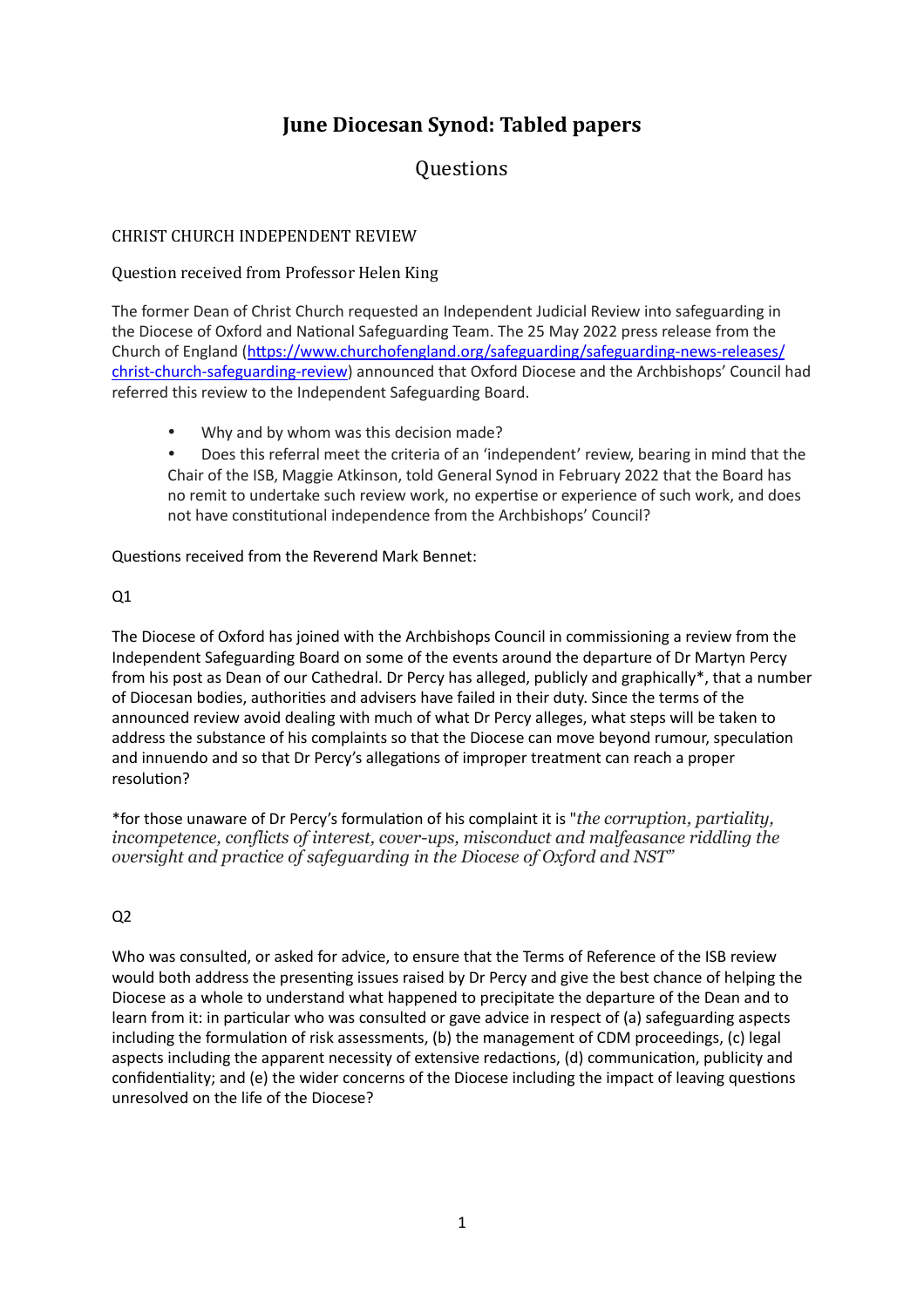#### Response by Bishop Olivia and the Diocesan Secretary:

We will answer the three questions together.

It would always have been expected that a case of the complexity and profile of the allegations against the former Dean of Christ Church would have been subject to a review once it concluded. This would normally take the form of a lessons learned review directly overseen by the Core Group. The Core Groups for both the March 2020 and the October 2020 safeguarding allegations were National Safeguarding Team (NST) Core Groups as it involved a Dean.

Dr Percy wrote to Bishop Steven in September 2021 to ask that an Independent Inquiry be immediately set in motion with identified individuals stepping aside from their duties in the meantime. Following advice from the Chancellor of the diocese, Bishop's Council decided in October that that was not the right time for any review to take place while matters were still underway but that an independent review would be appropriate in due course.

Following receipt of a substantial volume of material from Dr Percy, which included criticism of diocesan processes, Bishop's Council in October also asked a sub-group of its number not previously involved, led by Bishop Olivia, to meet with Dr Percy and to give advice on whether, as he alleged, there was evidence of systemic failures in diocesan safeguarding. The sub-group reported back that it was not possible to infer evidence of systemic safeguarding failures since the material referred only to the Dean's own case.

Bishop's Council agreed in December that the national Church should be approached in the new year to draw up terms of reference for an independent review into the handling of the Dean's case so that the review could commence soon after the Christ Church Tribunal was complete. A purely diocesan review would run the risk of not being able to reach a conclusion on many of the matters as the safeguarding process was primarily managed by the NST and a lessons learned review overseen by the Core Group would not be viewed as sufficiently independent.

Following a further meeting of Bishop's Council on 31 January to discuss these matters, the Diocesan Secretary wrote on 2 February 2022 on behalf of Bishop's Council to the Secretary General of the Archbishops' Council asking that Oxford diocese and the Archbishops' Council jointly referred the case to the Independent Safeguarding Board (ISB). The letter suggested that, as all or almost all the issues were either directly or indirectly related to the safeguarding allegations, the ISB might be the appropriate body to carry out such an independent review.

Following various discussions, in which the diocese was represented by both Bishop Olivia and the Diocesan Secretary, and with the support of both Archbishops, it was agreed that an independent review should take place and that it should be conducted by the Independent Safeguarding Board if the ISB agreed.

The Terms of Reference published by the ISB on 25 May 2022 set out that the review will serve the purpose of a Lessons Learned Review but will extend beyond what such a review would have covered. The review will examine what happened, and make recommendations on work previously undertaken by the NST, the Diocese of Oxford and Christ Church, and beyond these the wider church.

The ISB's purpose is to ensure lessons to be learned by all concerned are captured. The ISB will then follow up over time on how well the lessons to be learned are proven, and necessary changes to policy and practice are implemented.

The review will report on the quality, balance, completeness and robustness of what Church of England bodies have done regarding this case, as presented in reports and judgements already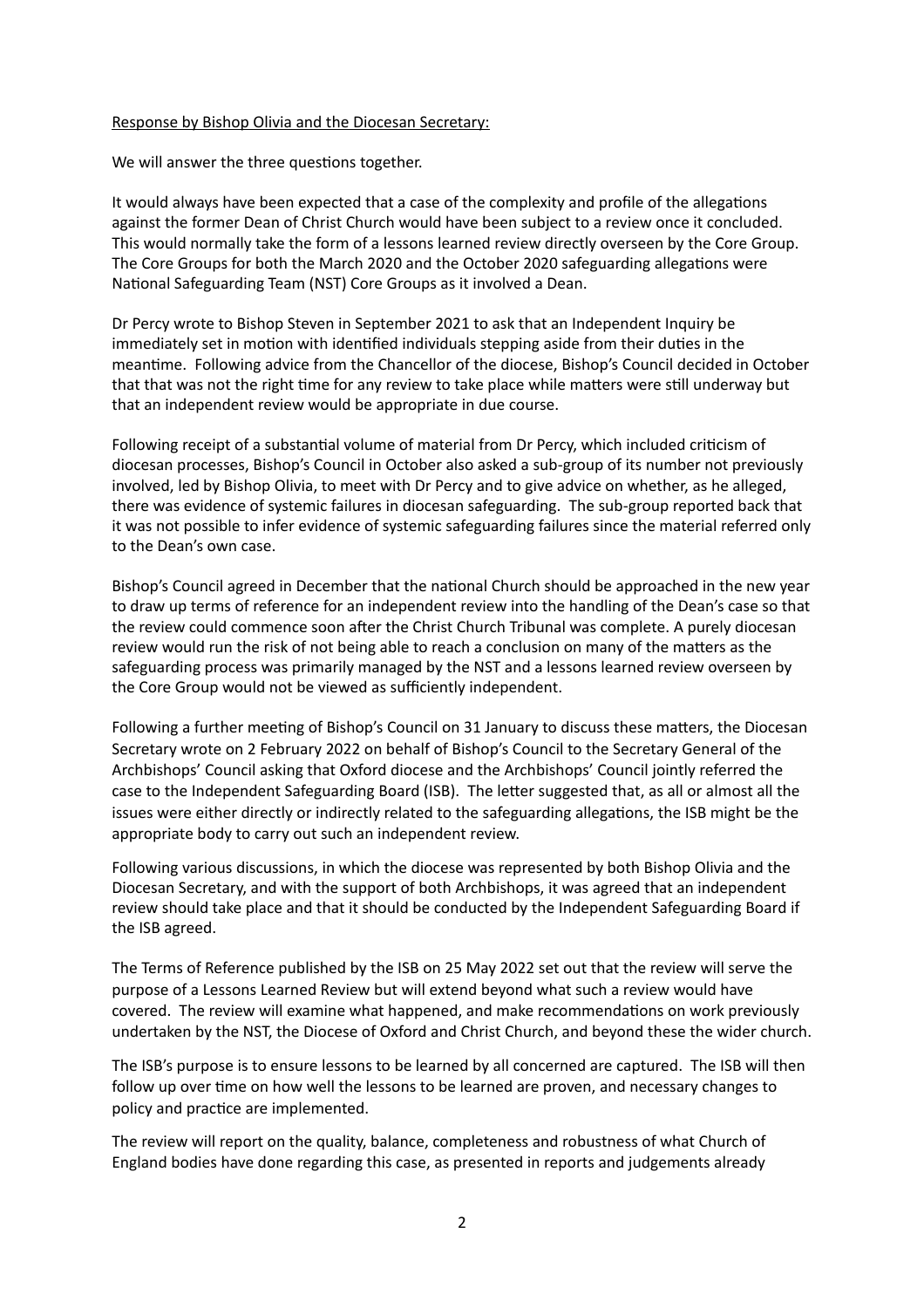concluded and presented on it. The period it will cover started in early 2020 and ended in March 2022. 

The ISB is a newly-formed body, which General Synod (in February 2021) agreed to create to bring independent accountability to the oversight of safeguarding in the Church of England. Its members are experienced in a variety of sectors including safeguarding partnerships and charitable bodies in wider society. The Board was created by the Church of England to help to develop increasingly robust and accountable safeguarding policy and practice. It is not accountable to either the Archbishops' Council or Oxford diocese and so is able to bring independence. The review's terms of reference state that 'The ISB calls out, in public and where necessary through the media, issues it judges have been poorly addressed. It holds to account those responsible for ensuring improvement, and reports on success and failure in achieving it.'

The ISB's remit requires that its work is objective. It is not part of the Church of England's complaints systems, but is an independent body. The funding that supports it comes from the Archbishops' Council (AC) acting as one of two bodies referring this case to the ISB. The AC cannot direct the ISB's work. It can ask for consideration of topics including reviews such as this one, but the ISB does not have to take them up. If it does so, how the work is done is determined by the ISB.

The review meets the criteria of an independent review. The ISB considered whether or not to undertake this review within its Phase 1 remit, and concluded that it would do so. The ISB has been clear throughout that this is not, given its remit means it cannot be, a judicial or quasi-judicial process. 

The ISB's three members have had no involvement in the matters relating to the former Dean of Christ Church or other parties to this case, and so have no conflicts of interest. From the outset the ISB has indicated, and both the AC and the diocese have agreed, that the report should be published.

The terms of reference have been set by the ISB, having taken independent legal advice. The ISB advise that the review is framed and will be conducted as an assurance giving process to all concerned. The terms of reference are deliberately wide-ranging. We understand that it is not usual in such documents to name all the allegations made by one party and the ISB has determined that where evidence is presented by any individual or organisation sent the targeted call for evidence issued on 31 May 2022, it will be taken into account. The diocese has not asked for any matters to be out of scope and our understanding is that everything related to the Church of England's handling of the safeguarding allegations against the former Dean is in scope. The terms explicitly include relevant CDM evidence. It is our firm aspiration that the review will bring closure to the matters that have been raised by this case, including by Dr Percy.

All four key stakeholders (the Archbishops' Council/ NST, the diocese, Dr Percy and Ms Jeune) were consulted by the ISB on draft terms of reference. Any comments they made were considered in terms of both direct relevance to matters of safeguarding, and a need to keep the review within the Phase 1 remit of the ISB, rather than automatically leading to changes to the text. The terms have been finalised and will be fulfilled by the ISB alone, as is appropriate for an independent review. The call for evidence was issued on 31 May 2022 with a deadline of 1 July 2022. The terms of reference are available at https://www.churchofengland.org/safeguarding/safeguarding-news-releases/christ[church-safeguarding-review](https://www.churchofengland.org/safeguarding/safeguarding-news-releases/christ-church-safeguarding-review) *[we are advised this web page will move as soon as the ISB's new website is launched in July.].* 

The diocese's submission is being prepared by a small group comprising Bishop Steven, Bishop Olivia, the Diocesan Secretary, the lawyer who has been providing independent legal advice on this matter, the Director of Communications and the Chaplain to the Bishop of Oxford. The Chair of the House of Laity will also review the submission. The submission will provide relevant original material setting